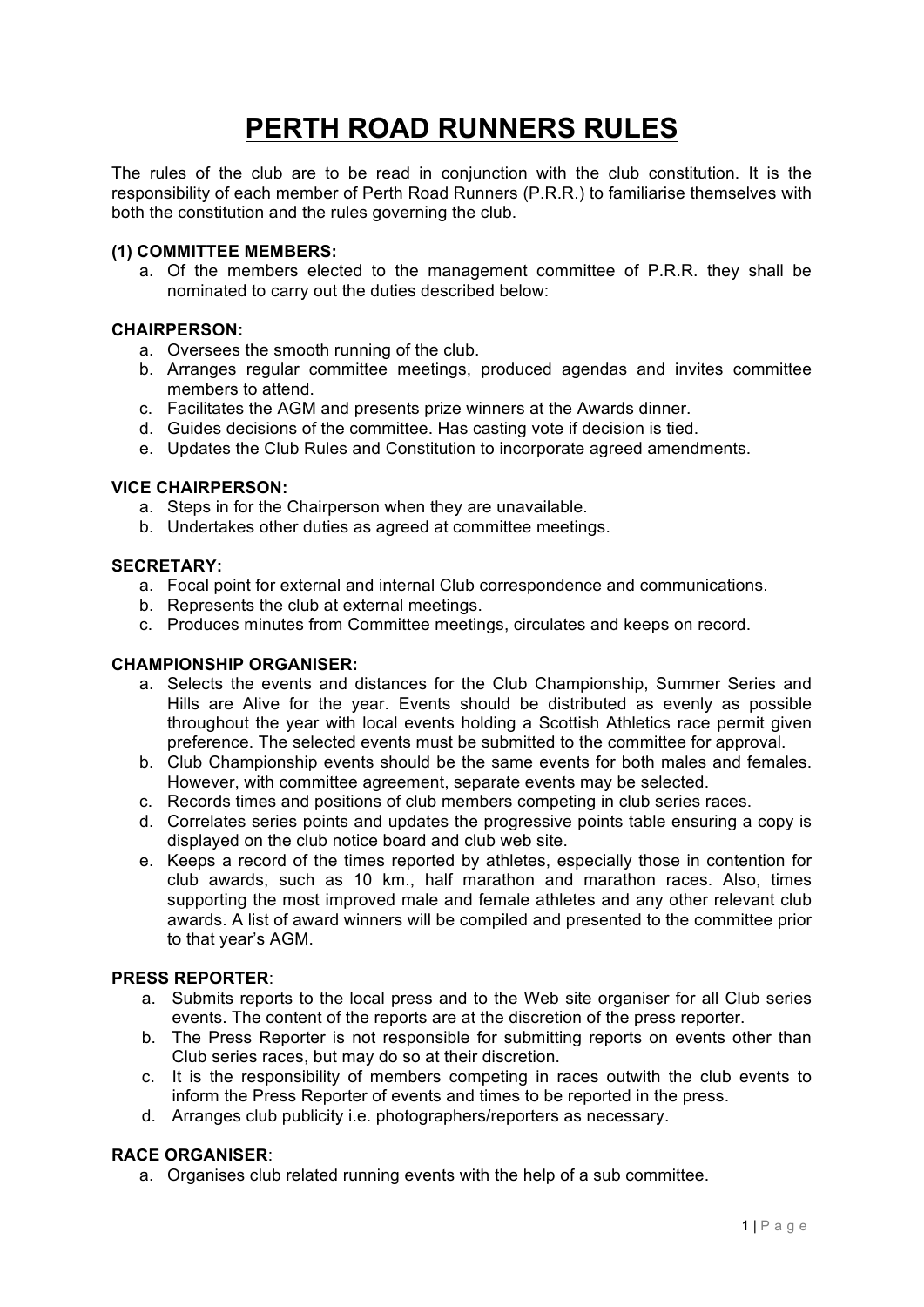- b. Oversees the organisation and co-ordination of the official club races; Tay Ten and the Brig Bash 5.
- c. Selects the dates and venues for club events: Handicap/Guess your time race, Duathlon, Yahoo etc. which are submitted to the committee for approval.
- d. Co-ordinates P.R.R. club team events, e.g. Hartley Relay, Cateran and Cross Country Championships.

## **TREASURER:**

- a. Manages club funds and bank account throughout the year.
- b. Prepares end of year Accounts and arranges for these to be examined by an independent examiner annually.
- c. Provides general financial updates at committee meetings.
- d. Maintains Club Memberships collecting fees and issuing membership cards.
- e. Oversees the purchase and distribution of club clothing.

## **WEB SITE ORGANISER:**

- a. Maintains and regularly updates the club web site.
- b. Ensures that information is well presented, updated and relevant.
- c. Promotes the use of the Forum.
- d. Keeps club records of runners' best times.

## **\* Committee Members will also take on additional duties as agreed.**

## **(2) MEMBERSHIP & AGE CATEGORIES**

- a. Membership shall be in accordance with the P.R.R. constitution.
- b. Age categories shall be in accordance with the rules of the national bodies governing Scottish and UK Athletics.
- c. Club members must be **18** years old and over. Runners under 18 years can run with the club, but they must be supervised by the person bringing them to the club throughout their run.
- d. Age categories for the club championship, such as Veterans and Super Veterans for the year, will be determined by the age of the competing athlete on the day of the first event of the Championship. E.g. If someone is a Vet on the day of the first race they will considered a Vet for the remainder of the Championship , Summer Series and other age related trophies.
- e. The winner of the Club Championship cannot also win the Summer Series (and vice versa.) Also, second and third in the Club Championship must elect which competition they wish to be eligible for, i.e. if they can win the Summer Series - to do so they must forfeit their 2nd or 3rd place in the Club Championship. i.e. no one is able to win two prizes.
- f. The Club Championship races should be planned to avoid conflict with the Summer Series though a clashing race can be put in later in the series at the committee's discretion.
- g. The individual event trophy winners will be awarded by their age on the day of the race. To assist the committee, members should advise when they will be changing categories in the forthcoming year
- h. Athletes must be fully paid members of the club before being eligible to "win" any club event or to be awarded points in relation to club events.

# **(3) THE CLUB CHAMPIONSHIP**

a. The Club Championship will consist of ten pre-determined race events. The ten events will be nominated at the start of each year by the Championship Organiser and approved by the committee. The events must be announced 3 weeks prior to the date of the first event.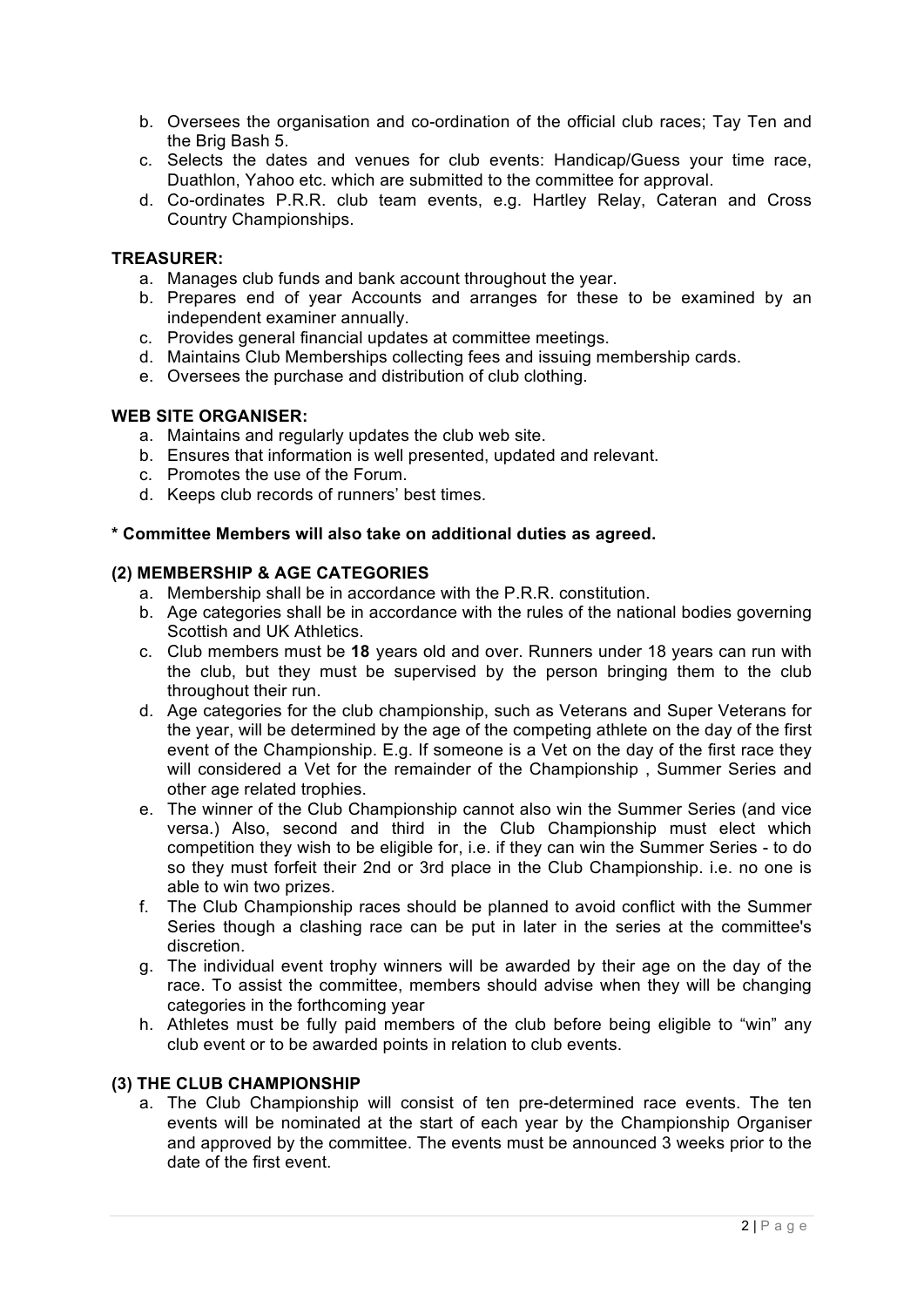- b. To receive a Club Championship medal, you need to do 7 out of 10 nominated championship races or 6 of the nominated races plus a marathon. However to compete for 1st, 2nd or 3rd place in the club championship, you need to do at least 7 out of 10 nominated championship races plus a marathon.
- c. The marathon shall be of the athlete's own choosing and consist of any worldwide marathon, including one which is part of a triathlon, and must be properly accredited with verifiable results. The athlete must report their official race finishing time to the club's Championship Organiser, who will, at the end of the season, allocate the championship points in accordance with race times. In the event of an athlete competing in several eligible marathons in the one year, their fastest time will count.
- d. An interim championship race list can be put forward in the situation where the race event dates cannot be confirmed. However, the confirmed date of such events must be announced as soon as it becomes available.
- e. Two reserve championship races will be announced in conjunction with the championship events: i.e. race A and race B.
- f. If the date of any championship race changes or ceases to exist, that event will be eliminated from the championship series and replaced by a reserve race, first race A.
- g. When the two reserve races have been included in the championship and subsequent races are eliminated, the total number of championship races will be reduced.
- h. Members, who fail to wear club apparel (official club running vest, crop top or green T shirt with club name on the back) during championship races, will not be included in the allocation of championship points for event. New members may be exempt if no apparel is available in time for their first race.
- i. An event deemed a championship event shall remain as such even if no eligible members enter that event.
- j. Club organised events, e.g. Brig Bash 5, cannot be included in the Championship or Summer Series race list unless they have been specifically created for that purpose. E.g. certain time trials.
- k. A separate championship points system shall exist for PRR male and female members.
- l. Points shall be awarded from **100** (including the marathon). First placed male/female collects 100 points, with the following places allocated points in descending order, i.e. second place 99 points etc.
- m. In the event of members finishing equally, they will be awarded the same number of points consisting of their combined points totalled and divided by the number of equal finishers.
- n. Transfer of numbers between runners is against Scottish Athletics rules unless the organisers of the race have been informed and the place has been transferred officially. The club cannot condone unofficial transfers or award points where members do not follow the organiser's procedure, and the committee reserves the right to deem infringements as misconduct where appropriate.
- o. In the event of a tie for placings in the Championship, the committee will agree how prizes will be allocated.

# **(4) SUMMER SERIES**

- a. Established to promote race events in Perthshire, Events can be either hill or road running events. All must be local races whenever possible.
- b. There will be a minimum of 5 and a maximum of 10 races in the series.
- c. Events will be selected by the Championship Organiser or another member nominated by the committee.
- d. Summer series events must be announced 3 weeks prior to the first race.
- *e.* The Summer Series will be concentrated over three summer months (though can extend beyond that to accommodate interesting local races that would enhance the series - at the committee's discretion*).*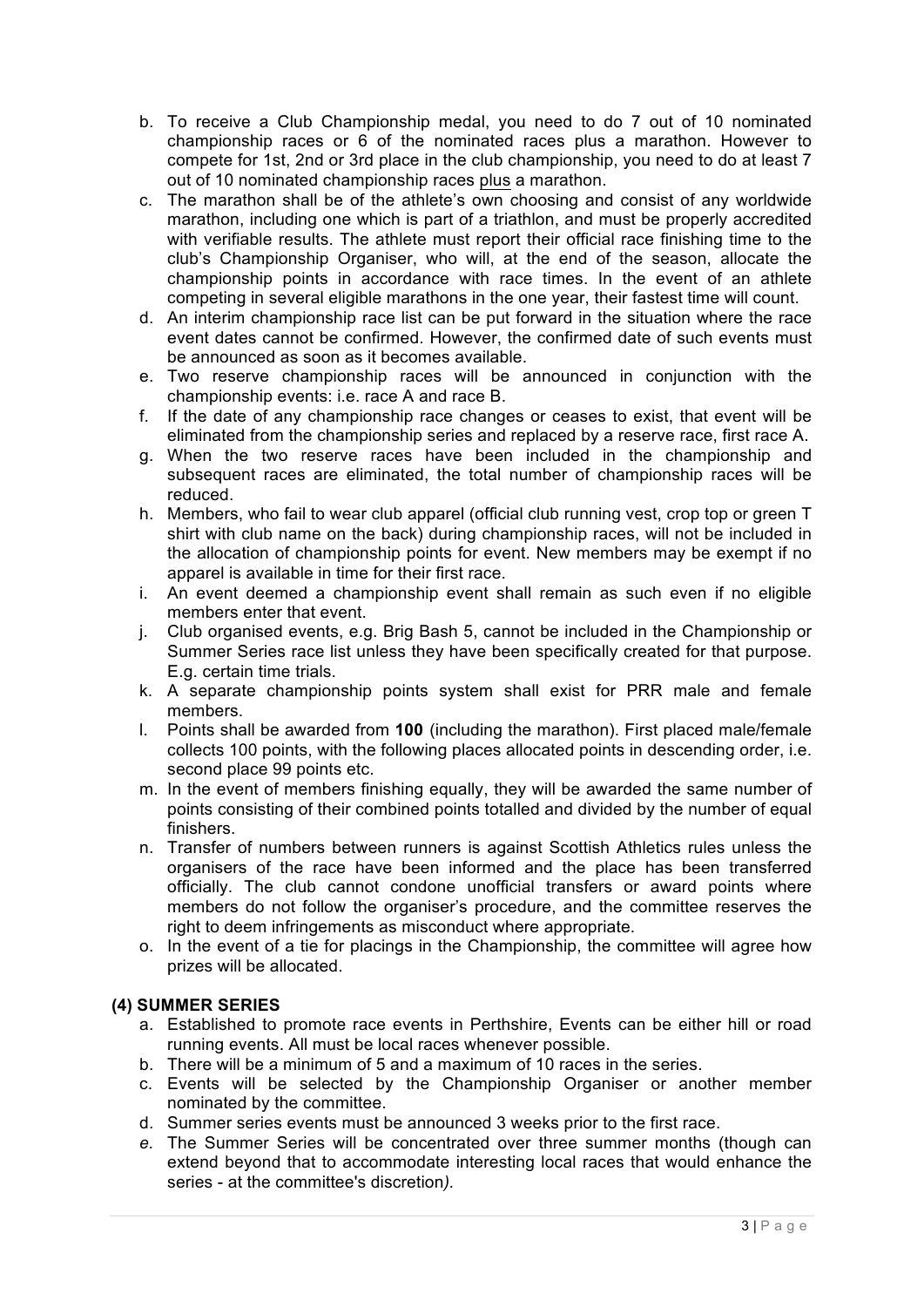- f. Summer series events shall not be the same as another club series event.
- g. If any of the Summer Series races clash with another Club series event, they are not to be eliminated from the series. It is up to individual members to decide which event they support.
- h. If the date of the selected event alters, it shall not be eliminated from the series unless it conflicts with another Summer Series event.
- i. If the selected race is cancelled, where possible it shall be replaced by another Perthshire event. However, if no other Perthshire races are scheduled, events within Tayside/North Fife can be considered to make up the minimum 5 events. The replacement race must be announced 2 weeks prior to that event.
- j. There will be a separate points systems for male and female runners.
- k. Members must wear official club apparel to be eligible for points. New members may be exempt if no apparel is available in time for their first race.
- l. A maximum of **50** points is allocated to the winner of each race, with subsequent placings in descending order.
- m. Summer Series points allocation will be the responsibility of the Championship Organiser or another nominated member.
- n. The winner will be the member with the most points accumulated at the end of the series.
- o. In the event of a tie for placings in the Summer Series, the committee will agree how prizes will be allocated.
- p. A special medal will be created and awarded to those who complete every race.

# **(5) THE HILLS ARE ALIVE**

- a. Established to recognise and promote hill racing within the club. Local races will be included whenever possible, ideally with a mix of weekends and weeknights.
- b. There will be a minimum of 5 and a maximum of 10 races in the series.
- c. Events will be selected by the Championship Organiser or another member nominated by the committee.
- d. Hills are Alive events must be announced 3 weeks prior to the first race.
- *e.* The Hills are Alive series will be held over the hill running season, ideally with one race per month (although this can be varied to accommodate interesting races that would enhance the series, at the committee's discretion)*.*
- f. Hills are Alive events shall not be the same as another club series event.
- g. If any of the Hills are Alive races clash with another Club series event they are not to be eliminated from the series. It is up to individual members to decide which event they support.
- h. If the date of the selected event alters, it shall not be eliminated from the series unless it conflicts with another Hills are Alive event.
- i. If the selected race is cancelled, where possible it shall be replaced by another event at the discretion of the committee who must ensure the series meets the minimum 5 events. Any replacement race must be announced 2 weeks prior to that event.
- j. There will be separate points systems for male and female runners.
- k. Members must wear official club apparel to be eligible for points. New members may be exempt if no apparel is available in time for their first race.
- l. A maximum of **25** points is allocated to the winner of each race, with subsequent placings in descending order as follows down to 1 point for  $10<sup>th</sup>$  place and lower (25/18/15/12/10/8/6/4/2/1).
- m. Hills are Alive points allocation will be the responsibility of the Championship Organiser or another nominated member.
- n. The winner will be the member with the most points accumulated at the end of the series. There is no requirement to have run all races to be placed in the top 3.
- o. In the event of a tie for placings the committee will agree how prizes will be allocated.
- p. A medal will be created and awarded to those who complete every race, and to the  $1<sup>st</sup>$ ,  $2<sup>nd</sup>$  and  $3<sup>rd</sup>$  place finishers.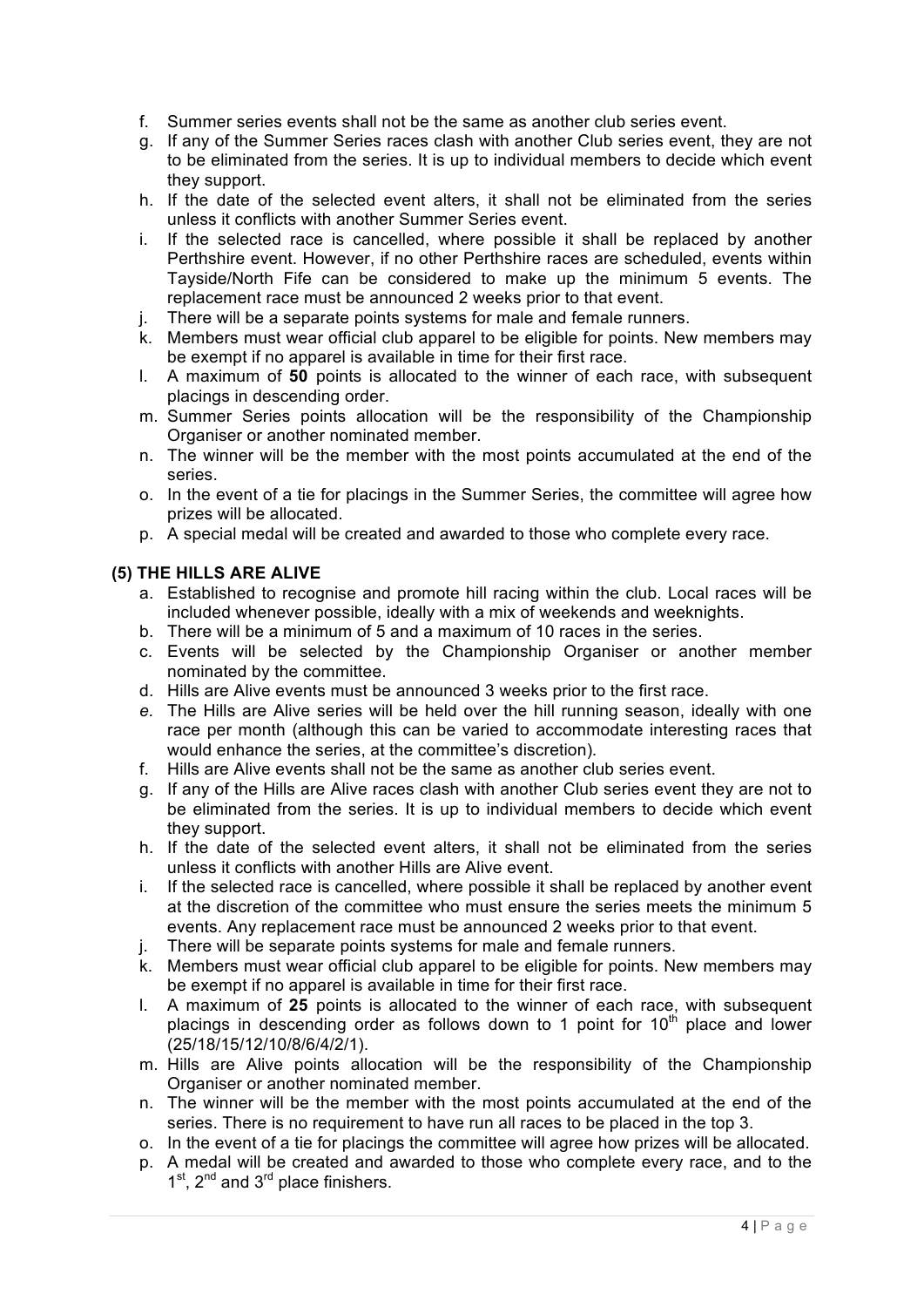# **(6) CLUB HILL RACE**

- a. The club hill race will be incorporated with the locally run Kinnoull Hill Race.
- b. The Hill Race trophies will be awarded to the first male and female to finish the event under the race rules.

# **(7) LONDON MARATHON**

- a. The "guaranteed club entry/ies" for the London Marathon shall be put to a ballot amongst members. The first ballot shall consist of members who applied to the marathon but were rejected from that year's event. The second ballot will take place when insufficient names are put forward. This ballot will be open to any member wishing to participate in the marathon.
- b. The previous year's winner(s) of the ballot will be considered in the second ballot.
- c. Any member interested in running the London Marathon must submit their name to the Club Secretary or Race Organiser by the nominated date announced by the committee.
- d. A member applying for a guaranteed club entry ballot place, must have full paid-up membership of the club by **March 1st** in the year that any ballot is carried out.
- e. If a member receives a ballot entry but does not use this and does not advise the committee so that it can be re-allocated, that member will not be eligible to receive a ballot place the following year.

# **(8) EDINBURGH MARATHON & SCOTTISH HALF MARATHON (PLUS OTHER CLUB BALLOTS)**

- a. A member applying for a guaranteed club entry ballot place, must have full paid-up membership of the club by **March 1st** in the year that any ballot is carried out.
- b. A ballot shall be held of members wishing to participate in either the Edinburgh Marathon or the Scottish Half Marathon (or other future race ballots.)
- c. Members must declare which event (or both) they wish to participate in.
- d. If a member is successful in a club ballot place for any of the balloted races (London, Edinburgh or the Scottish Half) in either the previous year or the current year, they will only be included in any of the ballots if not enough applicants come forward.
- e. If a member receives a ballot entry but does not use this and does not advise the committee so that it can be re-allocated in time, that member will not be eligible to receive a ballot place the following year.

# **(9) CLUB TROPHIES AND PRESENTATION OF AWARDS**

- a. The club will hold an appropriate function early in the year where presentation of trophies and awards for the previous year's events will be made.
- b. Club championship trophies are to be awarded to the male and female who have gained the most points under the club championship race rules. Second and third placed members will be awarded a championship memento. In addition, members who complete 7 out of the 10 Championship races (or 6 out of 10 plus any qualifying marathon) will be awarded a Club Championship medal.
- c. Trophies relating to distance events for Open, Veterans and Super Veterans male/female, i.e. 10 km., half marathon and marathon, will be awarded to the member who has recorded the fastest finishing time in the appropriate event. These events can be outwith the club championship, being national or international events. However, the race must be conducted under the rules of the Scottish or UK national bodies governing athletics, or, in the event of international races, under the appropriate federation rules of that country. Athletes must report their official finishing times to the Championship Organiser following the event to be in contention for the award.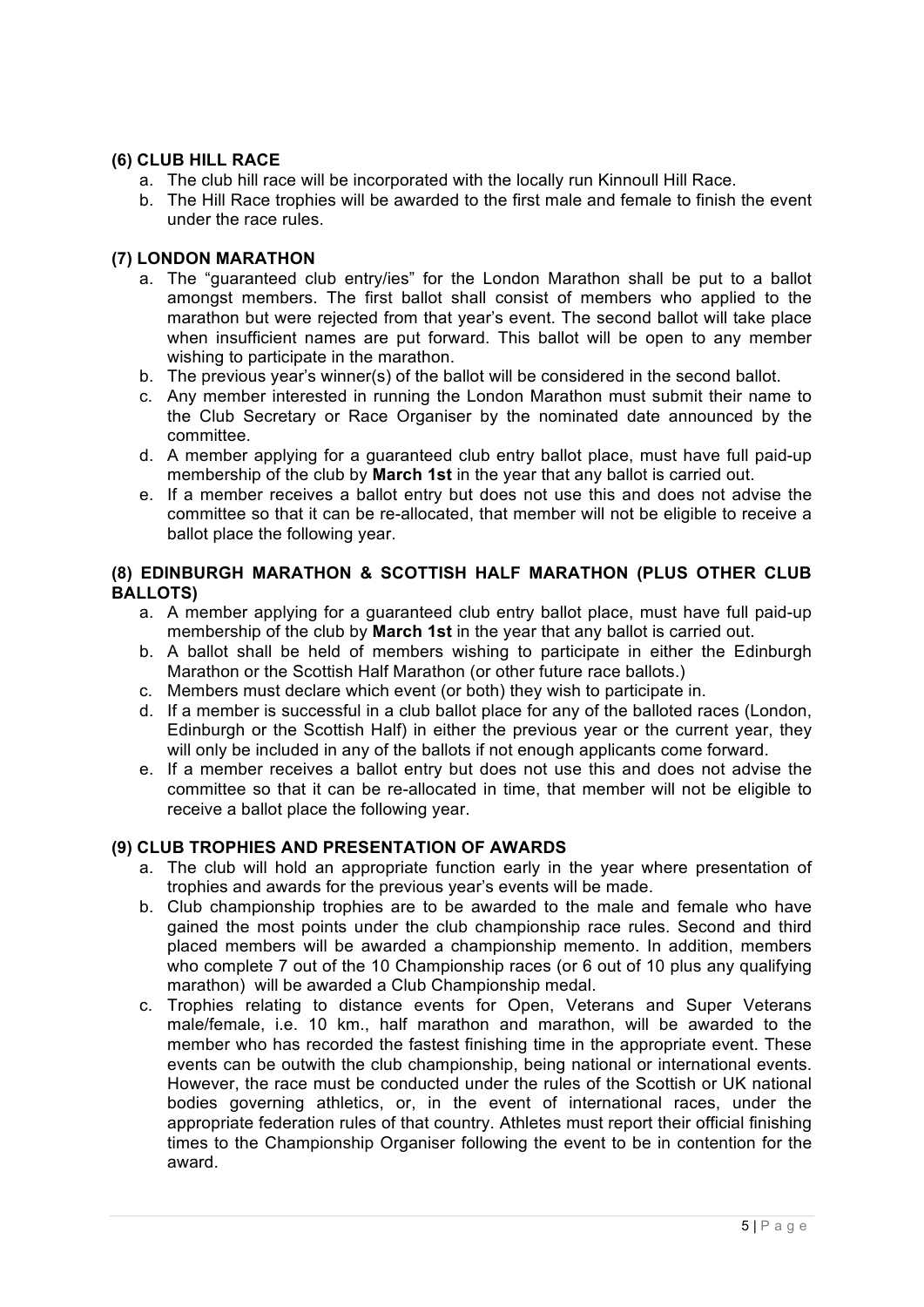- d. In the event of a Veteran or Super Veteran runner winning the 10 km., half marathon or marathon trophy, they shall be awarded the trophy for the Open category, with the winner of the Veteran and Super Veteran's category being the next fastest athletes.
- e. Duathlon trophies will be awarded to the fastest male and female finisher of the club's nominated duathlon event. The course for both the men's and ladies' duathlon shall be at the discretion of the committee.
- f. The most Improved Mens and Ladies' trophies will be awarded to the members who have shown the greatest improvement in their times or achievements during the year or compared with the previous year. Members will be nominated and voted for by the committee and the winner announced at that year's AGM. Athletes who feel they are in contention for this award must ensure their results are reported to the Championship Organiser following each race.
- g. The Club Personality of the Year award shall be voted on by club members. The award shall be presented to the member who, in their opinion, has contributed the most to the club in the areas of commitment, endeavour, participation and involvement, plus any other qualities considered relevant in upholding the spirit of P.R.R. The Personality of the Year award will be announced at the AGM.
- h. To be eligible for a club award or a club record, the runner must have entered the relevant race as a member of P.R.R.
- i. Honorary Membership will be considered at the discretion of the Committee. Candidates will be long standing members who have made a significant contribution to the club. Honorary membership will only be awarded to members retiring from competitive running to support their continued club involvement.

# **(10) CLUB SOCIAL EVENTS**

a. From time to time throughout the year, the committee shall organise social functions which members will be invited to attend.

# **(11) CONDUCT**

a. Any member guilty of misconduct (i.e. behaviour contrary to the Club Rules or the standard set by the Scottish Athletics Codes of Conduct) may be cautioned once or expelled from the Club by a majority decision of the Committee. In the situation where a member who has already been cautioned once for misconduct, and is found guilty of a second case of misconduct, then they will be expelled from the club by a majority decision of the Committee. Any person expelled will have the right of appeal to the Committee within fourteen days. The Committee members are subject to the same disciplinary measures as all other members. In the event of a dismissal, all awards and trophies which are the property of Perth Road Runners will be returned to the club immediately.

# **(12) DISCRIMINATION AND HARASSMENT**

- a. Perth Road Runners has adopted Scottish Athletics Welfare Policy and procedures as part of the Club Rules. Copies of these Policies and Procedures can be found at www.scottishathletics.org.uk. In line with these Policies and Procedures, there must be no unfair discrimination on the grounds of gender, marital status, race, ethnic origin, sexual orientation, disability, age or religious belief.
- b. Members have the right to train in an environment free from humiliation, or behaviour that creates feelings of unease or distress such as sexist, racist or sectarian language, unwelcome remarks or touching, physical violence or the threat of physical violence.
- c. The Club will not permit or condone any form of harassment or bullying, whether at the Club, races, via the internet or at any other times. Any member who commits a serious violation of this policy will be asked to resign from the Club, although we